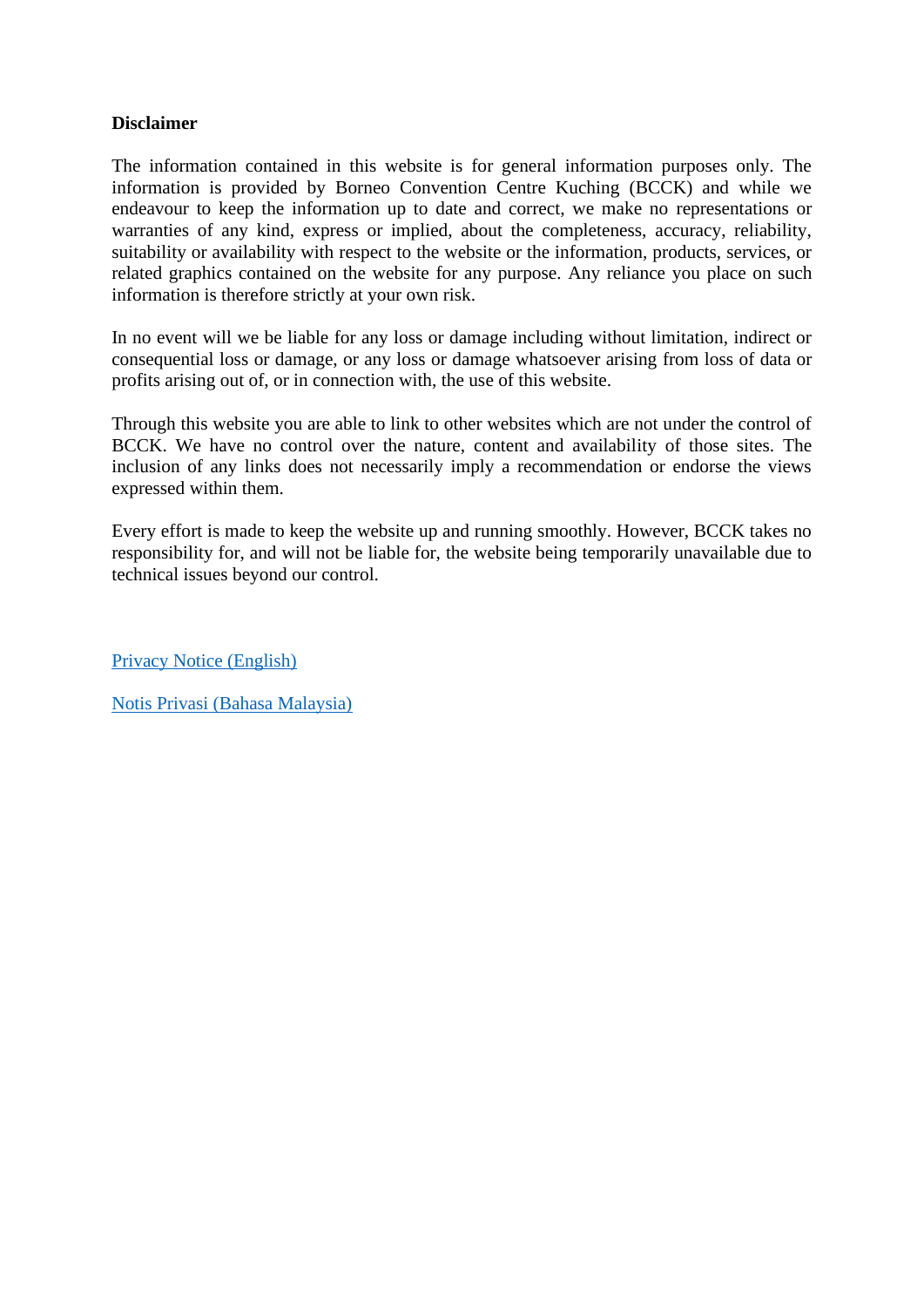## <span id="page-1-0"></span>**PRIVACY NOTICE**

### **Borneo Convention Centre Kuching's Commitment to Privacy**

Borneo Convention Centre Kuching ("BCCK") respects your right to privacy of the information and personal data provided by you to BCCK. This Privacy Notice sets out how BCCK uses and protects your personal data in accordance with Personal Data Protection Act 2010 ("PDPA").

Your personal data is classified as confidential and can only be disclosed by BCCK where it is authorized by you, permitted by any laws (including regulations, standards, guidelines and/or obligations) applicable to BCCK.

## **Types of Personal Data Collected by BCCK**

Personal data shall be any information to identify an individual and the types of personal data BCCK collects depends on the circumstances of collection, nature of the service requested and/or transaction undertaken. It includes but not limited to:

- i. Personal information (Salutation/title, name, identification card details, passport details, date of birth, gender, race, citizenship, marital status);
- ii. Contact details (Telephone contact numbers, mobile phone numbers, email address, address);
- iii. Financial information (Bank account number, income tax number, credit card or debit card information, latest audited/management financial statements, credit reports from credit reporting agencies),
- iv. Education background, employment background;
- v. Names and particulars of the authorized officers, directors, shareholders, beneficial owners, business registration, country of incorporation, where applicable;
- vi. Relationship with other data subject/third parties;
- vii. Goods and Services Tax registration number;
- viii. Information about your opinion about BCCK's products, services or staff;
- ix. Under certain circumstances, we may also collect sensitive personal data if:
	- a. BCCK need it to provide you with a specific product or service; or
	- b. You are applying for employment with BCCK.

### **Methods Used by BCCK to Collect Your Personal Data**

BCCK obtain your personal data when you request for information pertaining to BCCK's products and services through including but not limited to:

- i. Correspondences via emails, letters, telephone calls, conversation with BCCK's staff;
- ii. Participation in BCCK's Event competition;
- iii. Provide feedback or comments via Guest Feedback Form, Survey Form or any marketing materials;
- iv. Register interest on business opportunities, career opportunities, tender participation;
- v. Event publication at BCCK or BCCK's website where you have given your consent and permission;
- vi. From publicly available sources;
- vii. From both local and outside Malaysia financial or legal related institutions, suppliers, business associates, social networks and/or other similar representatives, industry or related associations where you have given your consent for disclosure;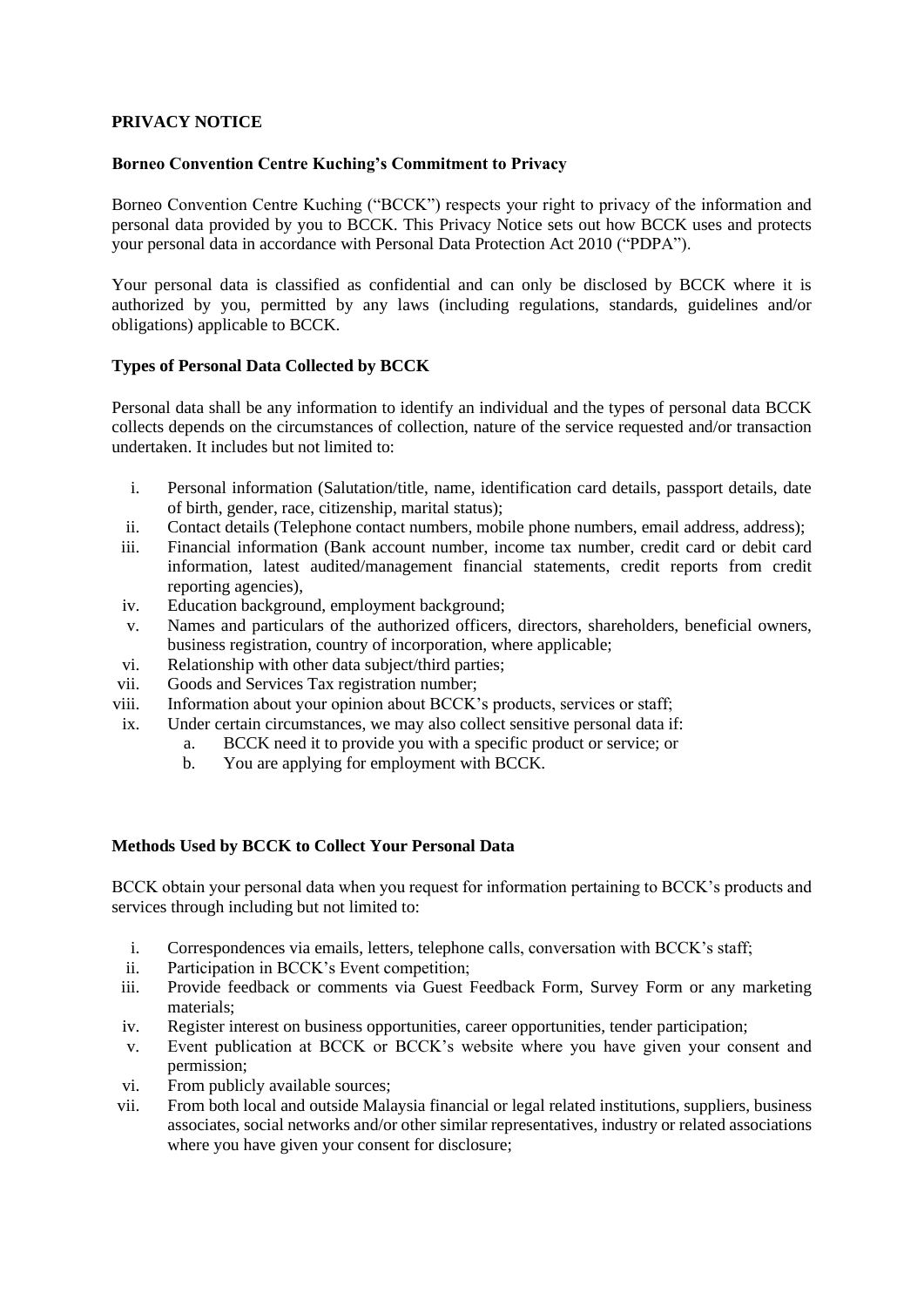# **Methods Used by BCCK to Collect Your Personal Data from Our Website**

# **A) IP Address**

When you access BCCK's website, BCCK may use your IP address to help identify you but will not collect any personal data from you including your email address. IP address is only used to gather broad demographic information.

## **B) Contact Us Form**

BCCK's Contact Us Form requires you to provide your personal data such as name, email address in order for us to respond to your messages or enquiries.

## **C) Cookies**

BCCK use traffic log cookies to identify which pages you find useful. This helps us analyze data about webpage traffic and improve our website in order to tailor it to customer needs. You can choose to accept or decline cookies. Most web browser automatically accepts cookies, but you can usually modify your browser setting to decline cookies if you prefer. This may prevent you from taking full advantage of the website.

### **Personal Information about Third Parties**

If at any time you supply BCCK with personal information about another person, you should ensure that you are authorized to do so and you agree to inform that person who BCCK is, that BCCK may use and disclose that personal information and that they may gain access to it should BCCK hold that information.

### **Links to Other Websites**

BCCK's website may contain links to other website of interest. However, once you have used these links to leave our website, you should note that we do not have any control over that other website. Therefore, BCCK cannot be responsible for the protection and privacy of any information which you provide whilst visiting such sites and such sites are not governed by this Privacy Notice. You should exercise caution and check the privacy notice applicable to the website in question.

## **Purpose of Processing Your Personal Data**

BCCK uses your Personal Data to support and enhance our relationship with you. We will also use your Personal Data for various general purposes including but not limited to the following:

- i. To respond to your enquiries:
- ii. To investigate any nature of complaints received from you in our initiative to provide a better and quality products and services;
- iii. To enable you to make purchase at BCCK's website;
- iv. For processing payments and receipts;
- v. Marketing and communicating with you regarding products, services and/or any promotions offered by BCCK;
- vi. To assess your application for any of our products or services;
- vii. To meet any legal or statutory obligation;
- viii. Research and statistical analysis (including behavioral analysis);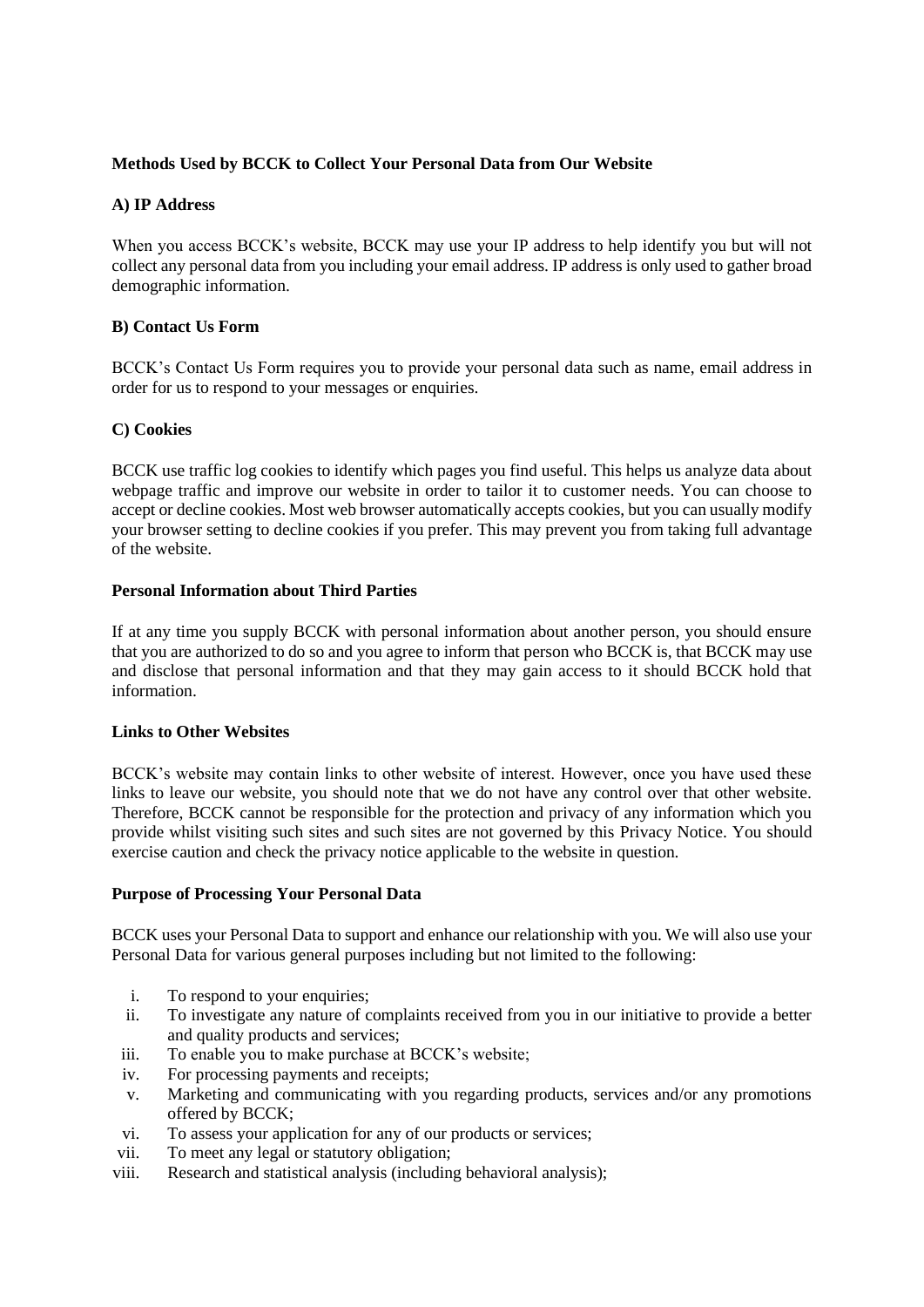- ix. Due diligence check for employees, suppliers, vendors, IT hardware and software provider prior to contracting their services or purchasing their products;
- x. Design and organize promotions/ events for customers' participation including the process of selecting winners, distribution/delivery of gifts and prize giving ceremonies;
- xi. Retrieving, recording and storing for internal/external audit purposes;
- xii. For the purpose of satisfying the terms and conditions of employment contracts with BCCK;
	- a. The administration and management of salary, medical and other employment benefits; and
	- b. CCTV footage, in particular, may also be used for the following purposes:
	- c. For quality assurance purposes;
	- d. For public safety and security;
	- e. Detecting and deterring suspicious, inappropriate or unauthorized use of BCCK facilities, products, services and/or premises;
	- f. Detecting and deterring criminal behavior; and or
	- g. Conducting incident investigations.

### **Consent**

BCCK only collect personal information about you that is necessary to perform our functions and activities. If you do not provide this information or consent to certain use of your personal information, we may not be able to provide you with the product or services that you want or process your application for employment or facilities or establish any business dealings with you.

Your consent can be expressed verbally or in writing, or implied by your actions.

At any given time, you have the right to revoke your consent for receiving marketing promotional materials and/or marketing promotional emails by notifying us through writing or email to us.

### **Third Parties Disclosure**

It is our commitment to keep your sensitive personal data confidential and we will not trade or sell your personal data to third parties. BCCK may be obliged to disclose your personal data including but not limited to:

- i. Other subsidiaries and related companies within BCCK's group of companies;
- ii. Third parties authorized by you;
- iii. Data processing services (locally or outside Malaysia);
- iv. Marketing campaigns prize winners' names to the media and BCCK's website;
- v. Credit reporting agencies, and in the event of default, to debt collection agencies;
- vi. Financial service providers;
- vii. Any person or any legal institution, which is required by law, rule, regulation, court order and under any guidelines issued by regulatory or other authorities;
- viii. Legal and other professional advisers of any party mentioned above.

### **Data Security**

BCCK is committed to ensuring that your information is secure and assures that your personal data will not be disclosed without your consent. To prevent unauthorized access or disclosure, practical measures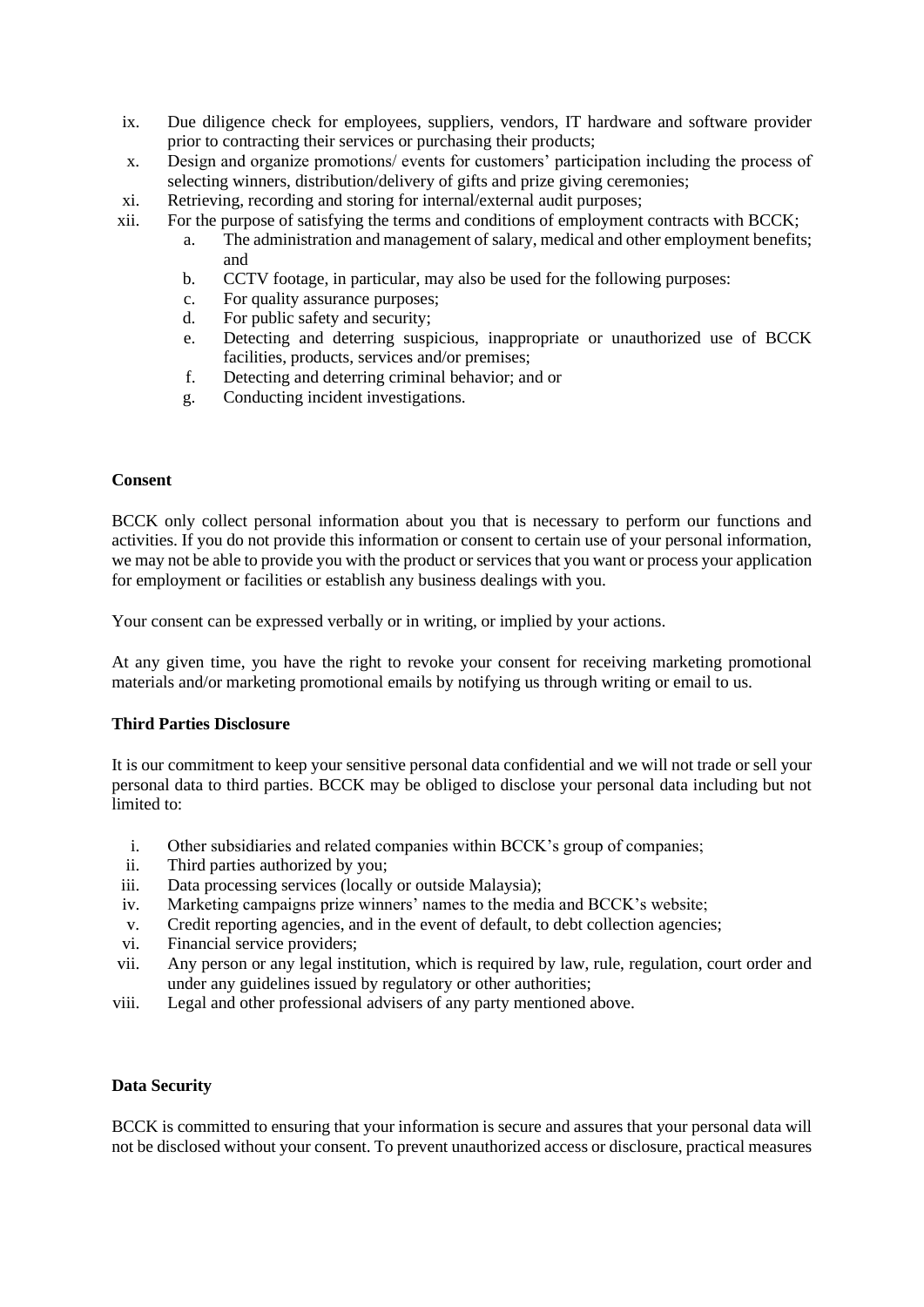have been taken to ensure our staff, officers, third parties mentioned above who are involved in collecting and uses your personal data will comply with the terms of this Privacy Notice.

#### **Personal Data Retention Duration**

BCCK will keep your personal data for a time frame which is necessary for the fulfillment of the purpose of which it was needed or to comply with legal, regulatory, accounting and internal requirements.

If BCCK no longer require your personal information, after the expiry of the relevant retention period, we would take all reasonable steps to ensure that all personal data is destroyed or deleted.

#### **Data Access & Correction**

At BCCK we are committed to ensure that that all your personal data is correct and up-to-date. Please direct your request for access to your personal data, personal data update and/or correction, limit the processing of your personal data, queries, concern, comments, and suggestions on improvement pertaining to PDPA to [pdpa@bcck.com.my](mailto:pdpa@bcck.com.my)

#### **Changes to Privacy Notice**

BCCK may at its discretion amend this Privacy Notice without giving prior written notice but such amendments will be notified via our website whilst adhering to PDPA. You are encouraged to review this Privacy Notice periodically to stay updated.

Updated on 03.01.2018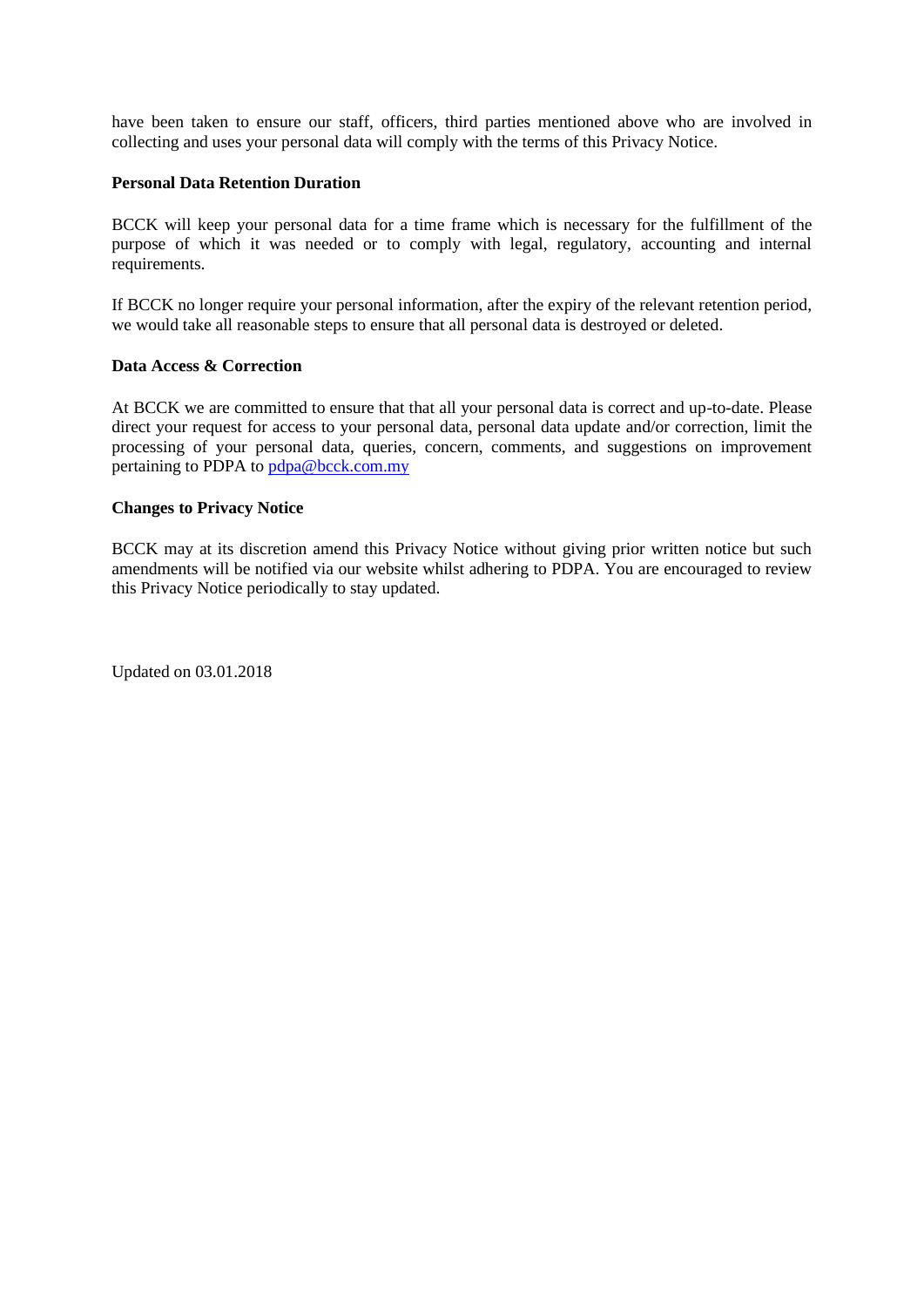## <span id="page-5-0"></span>**NOTIS PRIVASI**

### **Komitmen Privasi Borneo Convention Centre Kuching**

Borneo Convention Centre Kuching ("BCCK") menghormati hak anda untuk privasi maklumat dan data peribadi yang anda berikan kepada BCCK. Notis Privasi ini menetapkan bagaimana BCCK menggunakan dan melindungi data peribadi anda menurut Akta Perlindungan Data Peribadi 2010 ("PDPA").

Data peribadi anda diklasifikasikan sebagai sulit dan hanya boleh didedahkan oleh BCCK sekiranya diizinkan oleh anda, dibenarkan oleh mana-mana undang-undang (termasuk peraturan, piawaian, garis panduan dan/atau kewajipan) yang berkenaan dengan BCCK.

### **Jenis Data Peribadi yang Dikumpul oleh BCCK**

Data peribadi adalah sebarang maklumat yang boleh digunakan untuk mengenal pasti individu dan jenis data peribadi yang dikumpul oleh BCCK bergantung kepada keadaan pengumpulan, jenis perkhidmatan yang diminta dan / atau transaksi yang dijalankan. Ia termasuk tetapi tidak terhad kepada:

- i. Maklumat peribadi (Gelaran, nama, butir-butir dokumen pengenalan seperti kad pengenalan atau pasport, tarikh lahir, jantina, bangsa, kewarganegaraan, taraf perkahwinan);
- ii. Maklumat untuk dihubungi (Nombor telefon, nombor telefon bimbit, alamat e-mel, alamat);
- iii. Maklumat kewangan (nombor akaun bank, nombor cukai pendapatan, maklumat kad kredit atau kad debit, penyata kewangan beraudit terkini, laporan kredit daripada agensi pelaporan kredit);
- iv. Latar belakang pendidikan dan/atau pekerjaan;
- v. Nama dan butir-butir pegawai, pengarah, pemegang saham, pemilik benefisial, pendaftaran perniagaan, negara di mana syarikat diperbadankan, mana yang berkenaan;
- vi. Hubungan dengan subjek data / pihak ketiga yang lain;
- vii. Nombor pendaftaran Cukai Barang dan Perkhidmatan;
- viii. Maklumat mengenai pendapat anda tentang produk, perkhidmatan atau kakitangan BCCK;
- ix. Di bawah keadaan tertentu, BCCK juga mungkin mengumpul data peribadi yang sensitif jika:
	- a. BCCK memerlukannya untuk memberi anda produk atau perkhidmatan tertentu; atau
	- b. Anda memohon pekerjaan dengan BCCK.

### **Kaedah yang digunakan oleh BCCK untuk Mengumpul Data Peribadi Anda**

BCCK akan mengumpul data peribadi anda apabila anda meminta maklumat mengenai produk dan perkhidmatan BCCK daripada pelbagai sumber termasuk tetapi tidak terhad kepada:

- i. Surat-menyurat melalui e-mel, surat, panggilan telefon, perbualan dengan kakitangan BCCK;
- ii. Penyertaan dalam acara pertandingan BCCK;
- iii. Maklum balas atau komen melalui Borang Maklumbalas Tetamu, Borang Peninjauan atau apaapa bahan pengiklanan;
- iv. Pendaftaran minat terhadap peluang perniagaan, peluang perkerjaan, penyertaan tender;
- v. Penerbitan acara di BCCK atau laman web BCCK di mana anda telah memberikan persetujuan dan kebenaran anda;
- vi. Dari sumber yang boleh didapati secara awam;
- vii. Dari institusi kewangan atau agensi perundangan di dalam dan luar Malaysia; pembekal, rakan perniagaan, rangkaian sosial dan/atau perwakilan yang serupa, industri atau persatuan yang berkaitan, yang diizinkan oleh anda.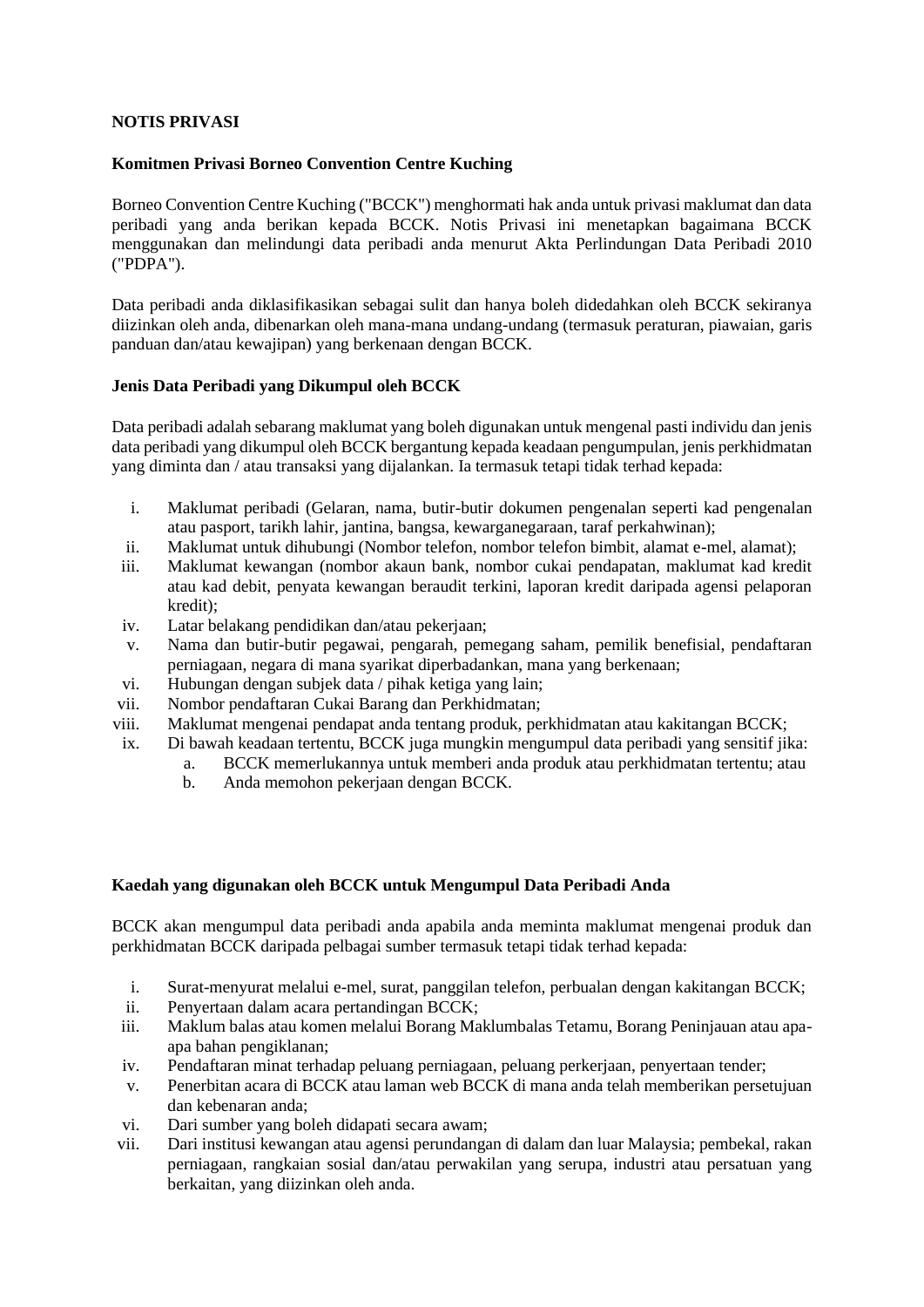# **Kaedah yang digunakan oleh BCCK untuk Mengumpul Data Peribadi Anda dari Laman Web BCCK**

# **A) Alamat IP**

Apabila anda melayari laman web BCCK, BCCK boleh menggunakan alamat IP anda untuk mengenal pasti anda tetapi tidak akan mengumpul sebarang data peribadi daripada anda termasuk alamat e-mel anda. Alamat IP hanya digunakan untuk mengumpulkan maklumat demografi secara luas.

## **B) Borang Hubungi Kami**

Borang Hubungi Kami (BCCK) memerlukan anda memberikan data peribadi anda seperti nama, alamat e-mel supaya BCCK dapat membalas mesej atau pertanyaan anda.

## **C) Cookies**

BCCK menggunakan cookies untuk mengenal pasti halaman yang mungkin berguna untuk anda. Ini membantu kami menganalisis data mengenai trafik laman web dan meningkatkan kesesuaian laman web BCCK untuk keperluan pelanggan. Anda boleh memilih untuk menerima atau menolak cookies. Kebanyakan pelayar web menerima cookies secara automatik, tetapi anda juga boleh mengubahsuai pelayar web anda untuk menolak cookies sebagai pilihan anda. Ini mungkin menghalang anda daripada memanfaatkan sepenuhnya laman web ini.

### **Maklumat Peribadi mengenai Pihak Ketiga**

Jika pada bila-bila masa anda membekalkan BCCK dengan maklumat peribadi mengenai individu lain, anda harus memastikan bahawa anda dibenar untuk berbuat sedemikian dan anda bersetuju untuk memaklumkan kepada individu tersebut, bahawa BCCK boleh menggunakan dan mendedahkan maklumat peribadi berkenaan dan bahawa mereka boleh mendapat akses sekiranya BCCK menyimpan maklumat tersebut.

### **Pautan ke Laman Web Lain**

Laman web BCCK mungkin mengandungi pautan ke laman web lain. Walau bagaimanapun, sebaik sahaja anda menggunakan pautan ini untuk meninggalkan laman web BCCK, anda perlu ambil perhatian bahawa BCCK tidak mempunyai kawalan terhadap laman web lain dan laman web tersebut tidak ditadbir oleh Notis Privasi ini. Oleh itu, BCCK tidak bertanggungjawab atas keselamatan dan privasi terhadap sebarang maklumat yang anda berikan semasa melawat laman web tersebut. Anda harus berhati-hati dan menyemak notis privasi laman web yang berkenaan.

### **Tujuan Memproses Data Peribadi Anda**

BCCK menggunakan Data Peribadi anda untuk meningkatkan taraf perkhidmatan & hubungan BCCK dengan anda. BCCK juga akan menggunakan Data Peribadi anda untuk pelbagai tujuan umum termasuk tetapi tidak terhad kepada yang berikut:

- i. Menjawab sebarang pertanyaan anda;
- ii. Menyiasat sebarang aduan daripada anda sebagai inisiatif BCCK untuk menyediakan produk and perkhidmatan yang berkualiti;
- iii. Membolehkan anda membuat pembelian di laman web BCCK;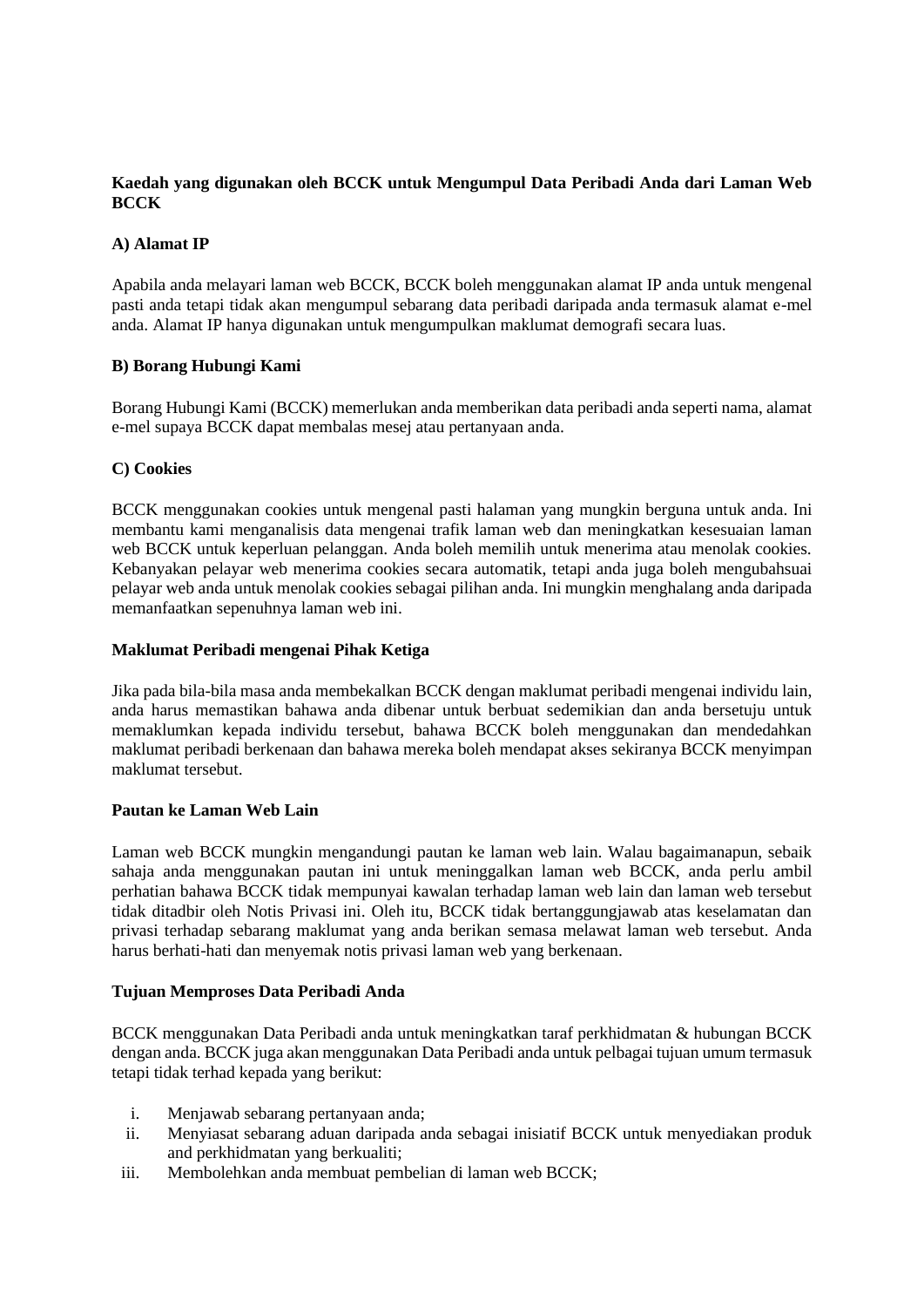- iv. Untuk pemprosesan pembayaran dan resit;
- v. Memasarkan dan berkomunikasi dengan anda mengenai produk, perkhidmatan dan / atau sebarang promosi yang ditawarkan oleh BCCK;
- vi. Menilai permohonan anda untuk mana-mana produk atau perkhidmatan BCCK;
- vii. Untuk memenuhi sebarang kewajipan undang-undang atau berkanun;
- viii. Kajian dan analisis statistik (termasuk analisis tingkah laku);
- ix. Pemeriksaan usaha wajar untuk kakitangan, pembekal, vendor, pembekal perisian dan perkakasan IT sebelum memasuki kontrak perkhidmatan dengan mereka atau membeli produk daripada mereka;
- x. Mereka bentuk dan menganjurkan promosi / acara untuk penyertaan pelanggan termasuk proses pemilihan pemenang, pengedaran / penyampaian hadiah dan upacara penyampaian hadiah;
- xi. Pengambilan semula, merekod dan menyimpan untuk tujuan audit dalaman / luaran;
- xii. Untuk tujuan memenuhi terma dan syarat kontrak pekerjaan dengan BCCK;
- xiii. Pentadbiran dan pengurusan gaji, faedah perubatan dan faedah pekerjaan lain; dan
- xiv. Rakaman CCTV, khususnya, yang boleh juga digunakan untuk tujuan berikut:
	- a. Tujuan jaminan kualiti;
	- b. Keselamatan awam;
	- c. Mengesan dan mencegah penggunaan kemudahan, produk, perkhidmatan dan / atau premis BCCK secara mencurigakan, tidak sesuai atau tidak dibenarkan;
	- d. Mengesan dan mencegah tingkah laku jenayah; dan/atau
	- e. Menjalankan siasatan kejadian.

### **Keizinan**

BCCK hanya mengumpul maklumat peribadi yang diperlukan mengenai anda untuk melaksanakan fungsi dan aktiviti BCCK. Jika anda tidak bersetuju kepada penggunaan maklumat peribadi tertentu anda atau tidak memberikan maklumat ini, BCCK mungkin tidak dapat memberikan anda produk atau perkhidmatan yang anda inginkan atau memproses permohonan anda untuk pekerjaan atau kemudahan atau menjalankan sebarang urusan perniagaan dengan anda.

Persetujuan anda boleh dinyatakan secara lisan atau secara bertulis, atau tersirat melalui tindakan anda.

Pada bila-bila masa, anda mempunyai hak untuk membatalkan persetujuan anda untuk menerima bahan pemasaran dan / atau pemasaran e-mel dengan memberitahu kami melalui menulis atau e-mel kepada BCCK.

### **Pendedahan Data Peribadi Kepada Pihak Lain**

Ini adalah komitmen kami untuk memastikan data peribadi sensitif anda sulit dan kami tidak akan menjual atau menjual data peribadi anda kepada pihak ketiga. BCCK mungkin diwajibkan untuk mendedahkan data peribadi anda termasuk tetapi tidak terhad kepada:

- i. Anak syarikat lain atau syarikat berkaitan dalam kumpulan BCCK;
- ii. Pihak ketiga yang diizinkan oleh anda;
- iii. Perkhidmatan pemprosesan data (di dalam atau luar Malaysia);
- iv. Nama-nama pemenang hadiah kempen pemasaran kepada media dan laman web BCCK;
- v. Agensi pelaporan kredit, dan sekiranya berlaku keingkaran pembayaran, kepada agensi pemungut hutang;
- vi. Institusi kewangan;